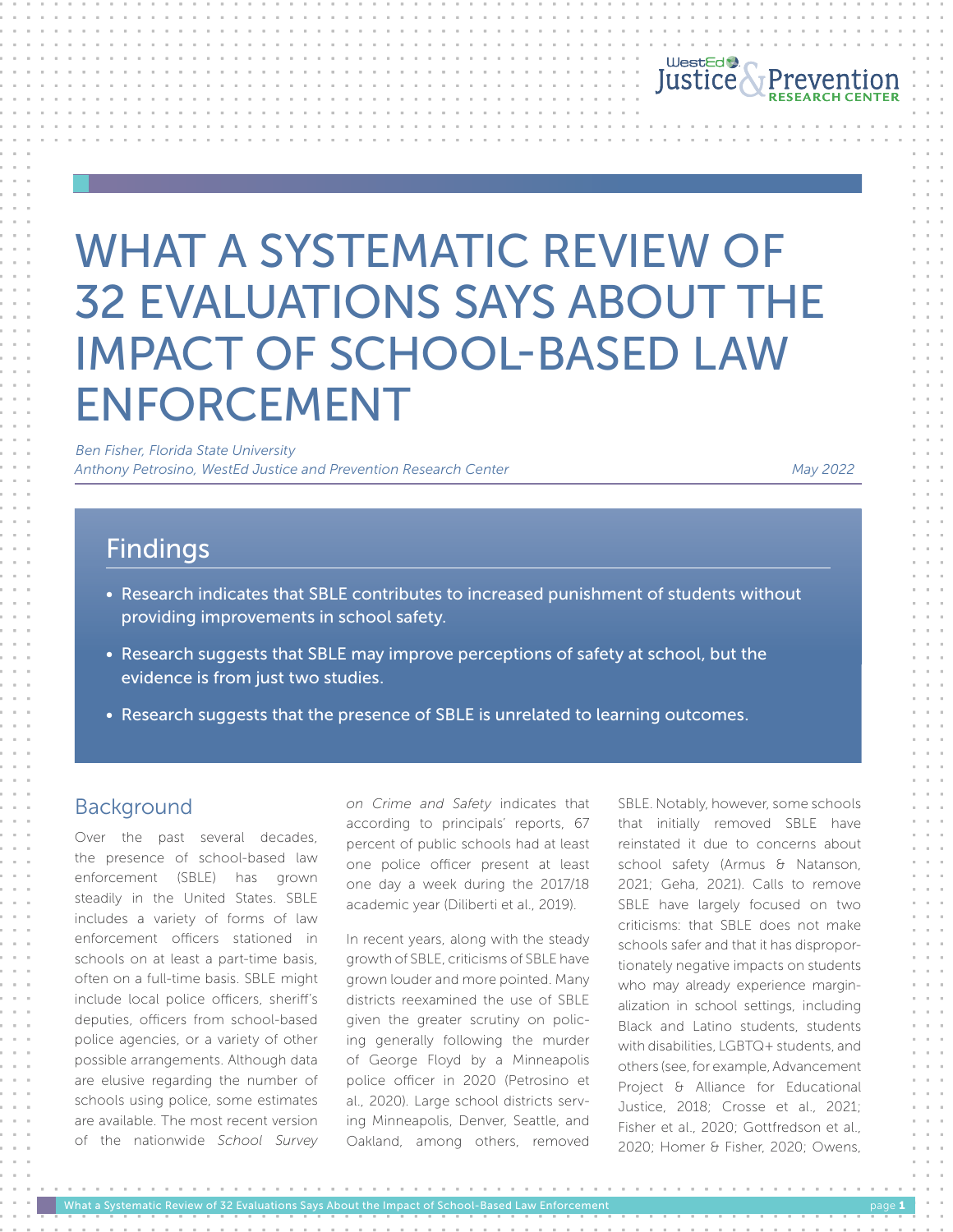#### WestEd **RESEARCH CENTER**

2017; Sorensen et al., 2021; Turner & Beneke, 2020; Weisburst, 2019). SBLE has been implicated in the so-called "school-to-prison pipeline," a process by which students, particularly those who are already marginalized due to racism and other systems of oppression, are funneled from schools into the juvenile and adult justice systems (see, for example, Homer & Fisher, 2020; Owens, 2017; Theriot, 2009).

#### Potential Areas of Impact

Although SBLE has become a common intervention, there is debate about whether it is effective or harmful. There are at least three broad domains in which SBLE might have an impact, either positive or negative, on students and schools:

- crime and behavior
- perceptions of school (e.g., safety, climate)
- learning outcomes

One expectation for how SBLE might work is grounded in the logic of crime deterrence, which posits that crime is less likely to occur if a potential offender perceives a high risk that they will be caught. By this logic, having more police surveillance activities and police interaction with students and staff at a school is expected to reduce criminal behavior and noncriminal misconduct by students; increase student, staff, and parent perceptions of safety; and lead to relationships that are more positive between police and young persons and the school as a whole. Students who trust officers may be more likely to share information about potential safety threats. This perspective may also assume secondary consequences such as

increased attendance, improved test scores and grades, and perceptions that are more positive regarding other aspects (beyond safety) of the school and its climate.

However, there is also the possibility of unintended negative consequences. That is, police presence may lead to overuse of the formal justice system for behavior that otherwise would be resolved by school administration, leading to more punishment of students, particularly among already marginalized students such as racial and ethnic minorities and students with disabilities. SBLE programs could also lead to increased fear of crime if the presence of an officer sensitizes students to the possibility that violence may occur. Additionally, increased police scrutiny could lead to objective measures of misbehavior increasing simply because the police are on site and able to detect more student offenses. These increases in surveillance, fear, punishment, and focus on behavior problems could have a radiating effect on the school environment in which they foster negative perceptions of the school and harm learning outcomes such as grades, test scores, and attendance.

### Systematic Review and Meta-Analysis

This brief reports on the results of a study that applied a rigorous literature synthesis method—a systematic review—to synthesize the empirical literature on the relationship between SBLE and crime and behavior, perceptions of school, and learning outcomes. Systematic reviews use explicit, transparent, and comprehensive methods to reduce bias that can unfairly steer conclusions in literature reviews, particularly those that focus on the effectiveness of an intervention. Efforts to reduce bias included developing clear criteria for which studies were eligible for being included in the review, conducting a reproducible search for relevant studies, and collecting information from each study in a consistent way. The study also included a metaanalysis—a statistical analysis of prior research studies. Meta-analyses are useful for quantitatively summarizing findings and providing impact estimates that are drawn from a potentially wide range of studies. The methods used for the analyses that were done for this brief—and a full report of all evaluations included in the analyses—are detailed in a submitted report for the Campbell Collaboration (Fisher et al., 2022).

The study's systematic review and meta-analysis summarized findings of quantitative studies that examined SBLE and any outcomes related to crime and behavior, perceptions of school, and learning. Included studies must have compared outcomes in units with SBLE to outcomes in units without SBLE. The units of analysis could be either students or schools. The study examined over 16,000 reports for potential inclusion in the literature synthesis and meta-analysis conducted for this brief, finding that 32 studies were eligible to be included. Researchers identified 1,002 effect sizes from these 32 studies to analyze. Some of these studies focused on only one of the three domains in which SBLE might have an impact—crime and behavior, perceptions of school, and learning outcomes—whereas others focused on multiple kinds of impact. Because some of the included studies used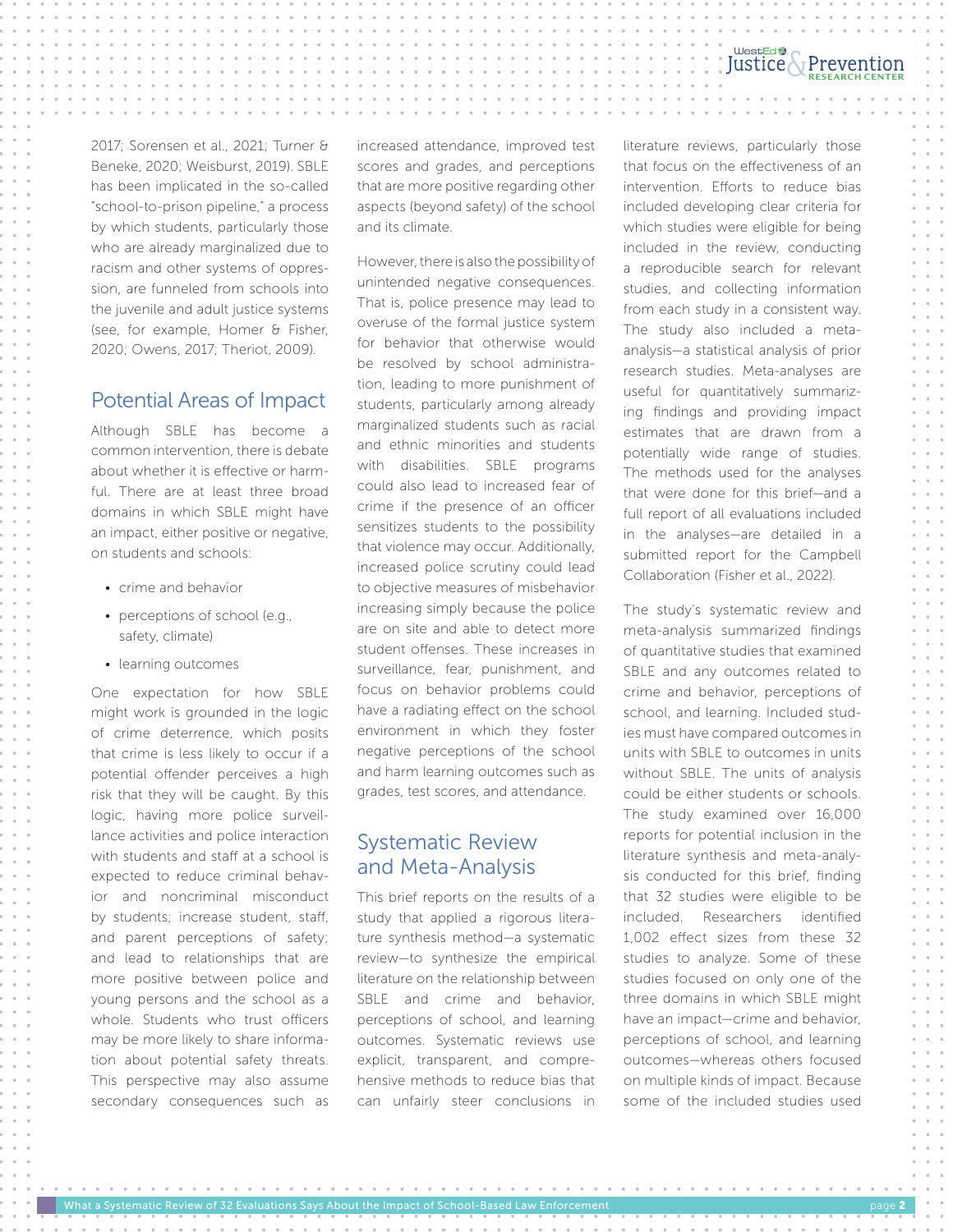data from individual students and others used data from schools, the analyses estimated student-level and school-level effects separately.

## Impact on Crime and Behavior

Among the 27 studies that examined crime and behavior outcomes using schools as the unit of analysis, SBLE presence was associated with *higher levels of crime and behavior*. This result appears to have been driven by an increase in the use of exclusionary discipline, such as suspension. The analysis did not find that SBLE was associated with any statistically significant differences in the levels of criminal justice system contact, violence, substance-related outcomes, weapon-related outcomes. Similar results were found when looking at four studies that used students as the unit of analysis; again, there were higher rates of exclusionary discipline in schools with SBLE but no differences for the other sets of outcomes. These findings indicate that SBLE contributes to increased punishment of students without providing improvements in school safety.

#### Impact on Perceptions of School

There were two studies that linked SBLE to perceptions of school using schools as the unit of analysis and two studies that used students as the unit of analysis. For both kinds of studies, analyses found that there was no statistically significant relationship between SBLE and perceptions of school. The analyses also examined studies that measured perceived safety as an outcome. Among the two school-level studies, SBLE was associated with improved perceptions of safety. However, the two student-level studies found no statistically significant relationship. These findings suggest that SBLE may improve perceptions of safety at school, but the evidence is from just two studies.

## Impact on Learning **Outcomes**

The systematic review identified eight studies that examined learning outcomes using schools as the unit of analysis and three studies that used students as the unit of analysis. None of the meta-analytic models showed a statistically significant relationship between SBLE and learning outcomes, including measures of achievement, proficiency, and attendance. These findings suggest that the presence of SBLE is unrelated to learning outcomes.

## Conclusion

The systematic review and metaanalysis done for this brief indicate that according to the evaluation research published to date, SBLE does not on average have a crime prevention effect but instead contributes to higher rates of student discipline. However, these conclusions must be tempered by the reality that many of the studies used designs that do not permit strong causal inferences. There were no findings available yet from randomized control trials, which are often considered the "gold standard" of research designs seeking to make causal claims. Nevertheless, a handful of strong quasi-experiments published in the last few years (Gottfredson et al., 2020; Owens, 2017; Sorensen et al., 2021; Weisburst, 2019) indicate that this field of study is benefiting from increased rigor, a trend that the authors of this brief hope will continue. A recent report to Congress by the National Institute of Justice made that very point and laid out a suggested path for future research and evaluation on school police (McKenna & Petrosino, 2022).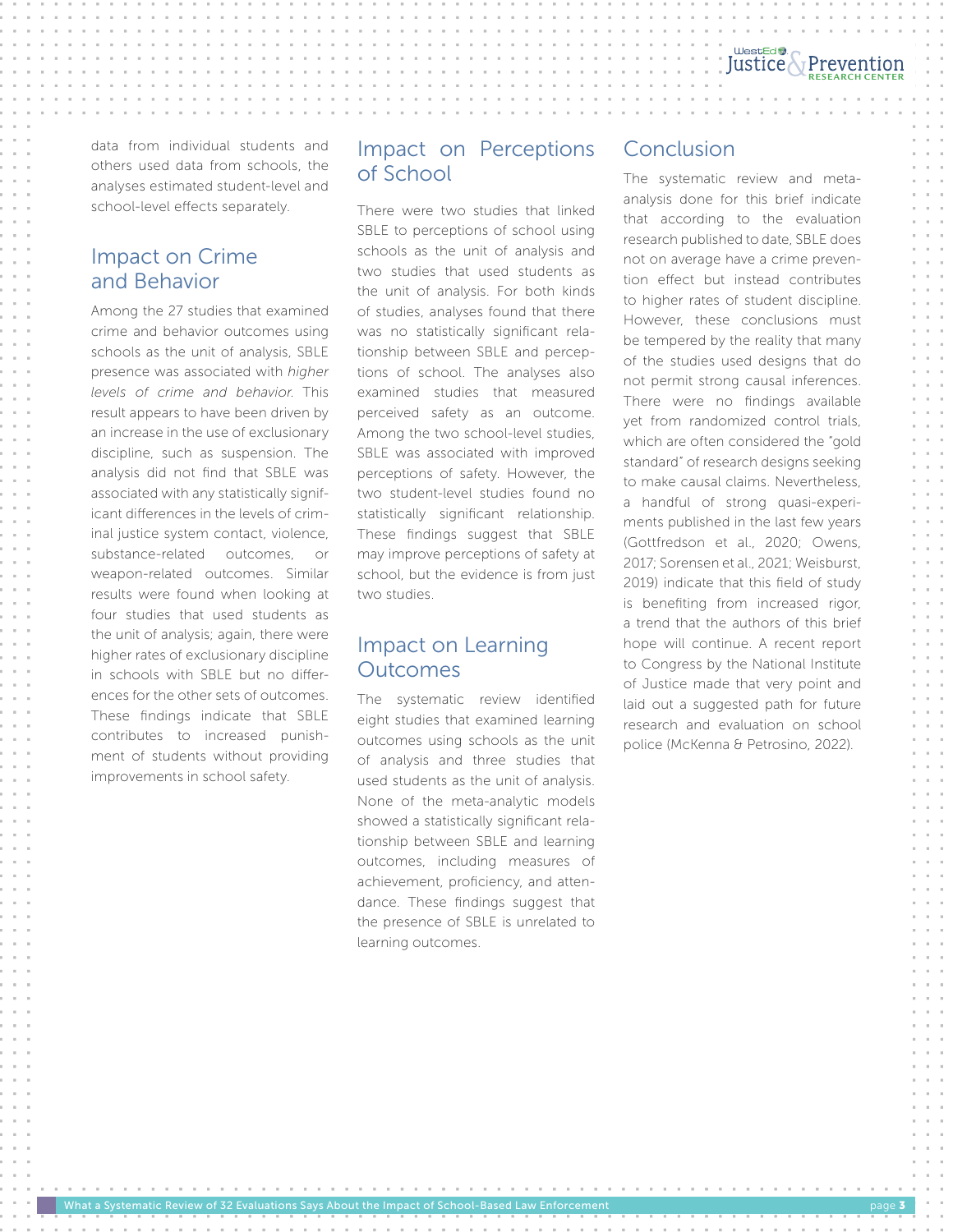#### References

- Advancement Project & Alliance for Educational Justice. (2018). *We came to learn: A call to action for police-free schools*. <https://advancementproject.org/wecametolearn/>
- Armus, T., & Natanson, H. (2021, October 13). In dramatic 1 a.m. reversal, Alexandria City Council votes to put police back in schools temporarily. *The Washington Post*. [https://www.washingtonpost.com/dc-md-va/2021/10/13/](https://www.washingtonpost.com/dc-md-va/2021/10/13/alexandria-school-resource-officers-security/) [alexandria-school-resource-officers-security/](https://www.washingtonpost.com/dc-md-va/2021/10/13/alexandria-school-resource-officers-security/)
- Crosse, S., Gottfredson, D. C., Bauer, E. L., Tang, Z., Harmon, M. A., Hagen, C. A., & Greene, A. D. (2021). Are effects of school resource officers moderated by student race and ethnicity? *Crime & Delinquency*, *68*(3), 381–408. <https://doi.org/10.1177/0011128721999346>
- Diliberti, M., Jackson, M., Correa, S., & Padgett, Z. (2019). *Crime, violence, discipline, and safety in U.S. public schools: Findings from the School Survey on Crime and Safety: 2017–18* (NCES 2019-061). U.S. Department of Education, National Center for Education Statistics. <https://nces.ed.gov/pubs2019/2019061.pdf>
- Fisher, B. W., Higgins, E. M., Kupchik, A., Viano, S., Curran, F. C., Overstreet, S., Plumlee, B., & Coffey, B. (2020). Protecting the flock or policing the sheep? Differences in school resource officers' perceptions of threats by school racial composition. *Social Problems, 69*(2), 316–334. <https://doi.org/10.1093/socpro/spaa062>
- Fisher, B. W., Petrosino, A., Persson, H., Guckenburg, S., Fronius, T., Benitez, I., & Earl, K. (2022). *School-based law enforcement strategies to reduce crime, increase perceptions of safety, and improve learning outcomes in primary and secondary schools* [Manuscript submitted for publication].
- Geha, J. (2021, January 21). Fremont school board reverses course, will bring cops back to campuses. *The Mercury News*. [https://](https://www.mercurynews.com/2021/01/21/fremont-school-board-reverses-course-will-bring-cops-back-to-campuses/) [www.mercurynews.com/2021/01/21/fremont-school-board-reverses-course-will-bring-cops-back-to-campuses/](https://www.mercurynews.com/2021/01/21/fremont-school-board-reverses-course-will-bring-cops-back-to-campuses/)
- Gottfredson, D. C., Crosse, S., Tang, Z., Bauer, E. L., Harmon, M. A., Hagen, C. A., & Greene, A. D. (2020). Effects of school resource officers on school crime and responses to school crime. *Criminology & Public Policy, 19*(3), 905–940.
- Homer, E. M., & Fisher, B. W. (2020). Police in schools and student arrest rates across the United States: Examining differences by race, ethnicity, and gender. *Journal of School Violence*, *19*(2), 192–204.
- McKenna, J., & Petrosino, A. (2022). *School policing programs: Where we have been and where we need to go next*  [Report to Congress]. National Institute of Justice. <https://www.ojp.gov/pdffiles1/nij/301592.pdf>
- Owens, E. G. (2017). Testing the school-to-prison pipeline. *Journal of Policy Analysis and Management*, *36*(1), 11–37.
- Petrosino, A., Fronius, T., & Taylor, D. (2020). *Research in brief: School-based law enforcement*. WestEd. <https://www.wested.org/resources/research-in-brief-school-based-law-enforcement/>
- Sorensen, L. C., Shen, Y., & Bushway, S. D. (2021). Making schools safer and/or escalating disciplinary response: A study of police officers in North Carolina schools. *Educational Evaluation and Policy Analysis*, *43*(3), 495–519.
- Theriot, M. T. (2009). School resource officers and the criminalization of student behavior. *Journal of Criminal Justice*, *37*(3), 280–287.
- Turner, E. O., & Beneke, A. J. (2020). "Softening" school resource officers: The extension of police presence in schools in an era of Black Lives Matter, school shootings, and rising inequality. *Race Ethnicity and Education*, *23*(2), 221–240.
- Weisburst, E. K. (2019). Patrolling public schools: The impact of funding for school police on student discipline and long-term education outcomes. *Journal of Policy Analysis and Management*, *38*(2), 338–365.